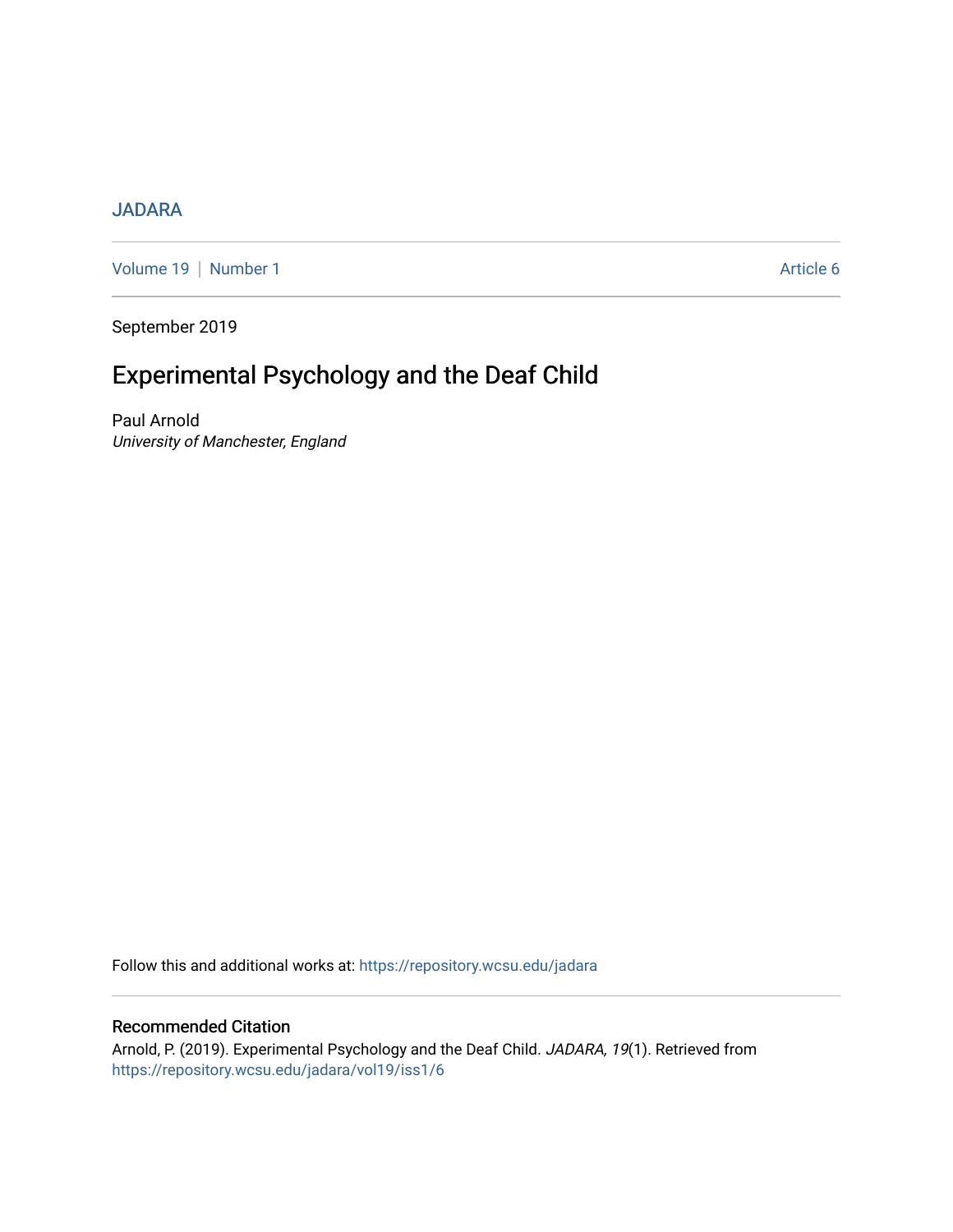### Paul Arnold University of Manchester Manchester M13 9PL **England**

Experimental psychologists have been inves tigating the deaf and hearing impaired child for over 80 years and have advanced our knowledge considerably. At the same time, the views held by psychologists about the abilities of deaf chil dren have changed over the 80-year period, even though the children have, for the most part, been very similar when they entered school.

In the early days, before World War I, there was a feeling of optimism about the potentiali ties of the deaf child. This was replaced by a post-war belief that the deaf were retarded be cause they were brain damaged. This in turn was replaced in the 1950's by the idea of'organismic shift' and the deaf as 'concrete'. In the 1960's the feeling grew that the deaf were essentially normal. In the late 1970's the anxiety was expressed that oral methods might be causing brain damage by failing to stimulate the deaf child's brain. These changing views are outlined together with the positive contributions of the experimental psychologists who put forward these various views. It is not claimed that these views were universal at any one time nor that this short paper is a full history of the relation ships between experimental psychology and deafness.

The data obtained by psychologists has a cer tain objectivity. Data must, however, be inter preted by psychologists who are subject to and at the same time part of the intellectual and general climate of the times in which they live. This paper suggests that it is necessary to under stand these changes in view in order to more fully understand the experimental work.

### THE YEARS OF OPTIMISM

One of the earliest investigators, Alice Mott (Myklebust, 1964), examined the visual mem ory of some deaf children and concluded that

The average deaf child, though quite un taught in human conventions, is yet very near the standard of the normal hearing child. His defect seems not to have detracted from his healthy development - nay, further, his complete isolation from human com panionship does not seem to have intrinsi cally differentiated him from other children  $(N.P.)$ 

In 1911, Max Wertheimer, the founder of Gestalt psychology, was invited by the director of a clinic in Vienna where attempts were being made to educate a group of deaf-mute children to find if they were really as unintelligent as they appeared. Wertheimer developed his 'bridge problem\*. At the beginning stages, the children imitated his constructions of simple bridges. Later, the deaf could spontaneously make bridges of considerable complexity, indi cating an 'intelligence' well beyond that expected by the clinic.

### RUDOLPH PINTNER AND **BRAIN DAMAGE**

The early optimism represented by Mott and Wertheimer was contradicted by Rudolph Pintner, who, for almost 30 years between the two Wars, exerted a considerable influence on the psychology of deafness. Myklebust (1964) states that Pintner was widely regarded as the "father of the psychology of deafness" (N.P.).

In 1921, Pintner became a professor of edu cation at Teachers College, Columbia, where he stayed for 21 years. He died in 1942 and his great contribution was honored by Callaudet College in the volume  $\ln M$ emorium - Rudolph Pintner. This lists his 182 papers, books, and translations from the German. His studies ranged over non-verbal tests, cognition, emo tional, social, and artistic development of the^ deaf.

In the first years of his research, he became convinced that the deaf were retarded because they were brain damaged. Pintner and Patter son (1918) wrote, "Instead of deafness being the

### Vol. 19 Nos. 1-2 July/October 1985

4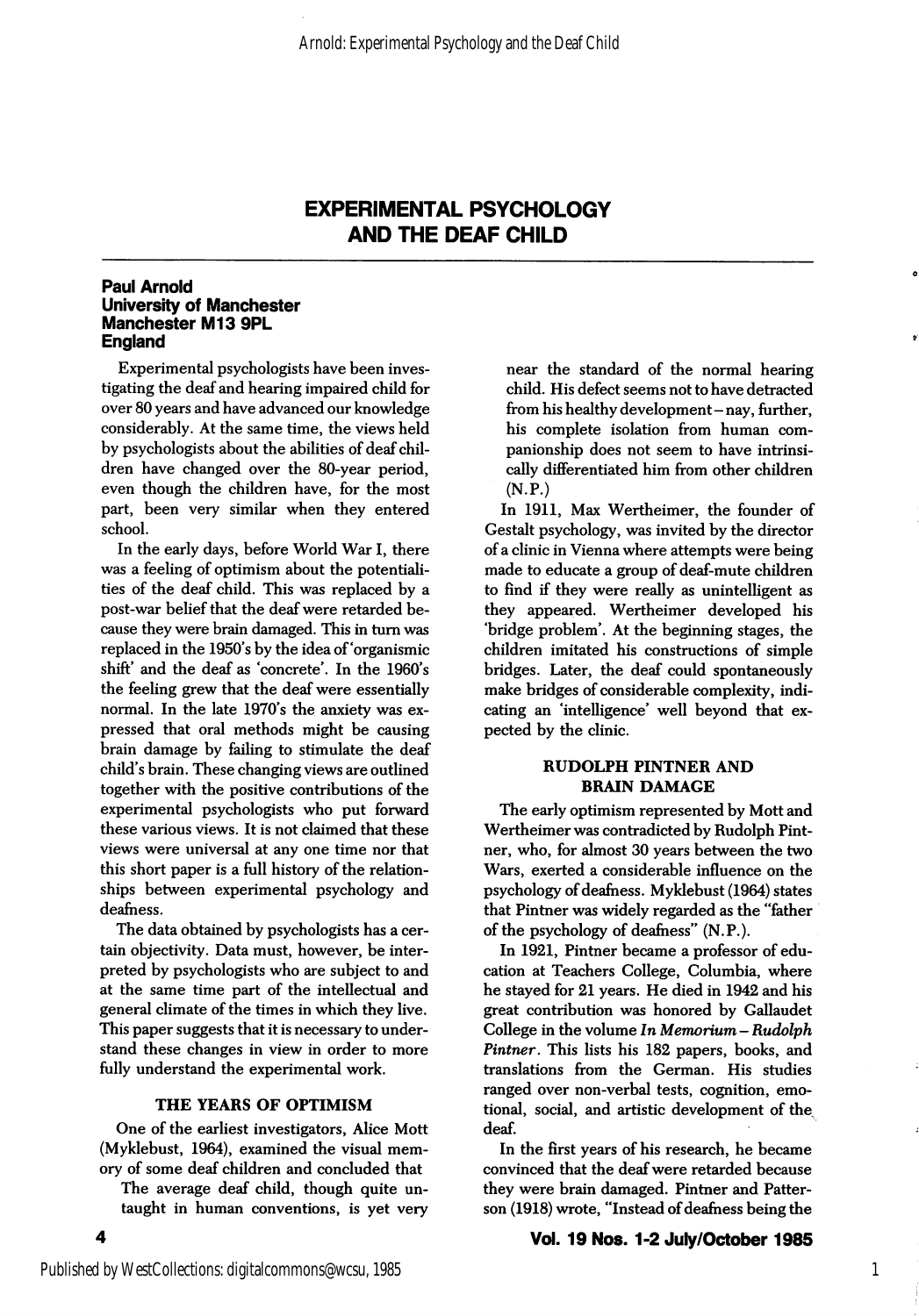cause of the mental inferiority we find that the disease which produced deafness caused at the same time the mental backwardness" (N.P.). Again, for the congenitally deaf they argued that "the congenital deafness may be due in some cases to pathological (non-hereditary causes, which may at the same time affect the capacity for mental development" (N.P.).

For Pintner and Patterson, then, "it does not seem that the mere absence of hearing itself is sufficient to explain deficiencies in activities which develop for the most part independently of the auditory process" (N.P.).

Pintner's views led him to practical conclu sions. He emphasized industrial training and a restricted school curriculum. Even language training should equip the child for "simple social and business intercourse" (N.P.).

I do not wish to suggest that every psycholo gist concerned with deafness agreed with Pint ner's pessimistic viewpoint, but I can find no published contemporary criticism of his views.

The positive contribution of Pintner was that he laid the basis for a scientific study of the deaf child. His work is still quoted and consulted today. Also, his emphasis on industrial and prac tical training may still be worth considering as an antidote to the almost exclusively languagebased education of many deaf children. Few would agree with his restriction of the curri culum.

Pintner's legacy is an ambiguous one.

### HELMER MYKLEBUST'S WHOLE ORGANISM' APPROACH

Myklebust never directly refuted Pintner's views. Instead, he advocated a 'whole organism' approach and extended the views of the neurologist Kurt Goldstein into the psychology of deafness. Myklebust's most positive con tributions were his stress on the whole child, rather than seeing the child as simply a collec tion of experimental results. Also, he saw deaf ness itself as a profound and many-sided prob lem. For Myklebust, the deaf child's difficulties were due to deafness and not brain damage. His book The Psychology of Deafness (1964) is still a useful contribution to the literature. Also, whilst he suspected that the deaf were more 'concrete' in their behavior and language, this paradoxically led him to emphasize the role of imagination in language. Myklebust's (1964, 1965) stress on the abstract and imagination

### Vol. 19 Nos. 1-2 July/October 1985

in writing is a useful corrective to an over emphasis on syntax in teaching.

Myklebust's view of 'organismic shift' caused by deafness was based on his work on visual perception with Brutten (1953). Myklebust in terpreted the results to show that the deaf were qualitatively different in visual perception. Myklebust's most general statement of his view (Myklebust, 1953) was that

The entire organism functions in a qualita tively different manner. This shift in be havior and adjustment is compensatory in nature. When...deafness, occurs, the or ganism must make changes in its functioning in order to meet the environmental demands and survive. Deafness... causes the indi vidual to see differently, to smell differently, to use tactual and kinaesthetic sensation dif ferently" (N.P.)

He also believed that perception, personality, and behavior were different in the deaf.

It may be that the future will reveal the kinds of qualitative differences between the deaf and hearing which Myklebust thought existed, but our present knowledge does not with certainty go beyond differences of a quantitive sort.

### THE CONTRIBUTION OF ROSENSTEIN AND McCAY VERNON

Rosenstein (1961) analyzed the way in which terms such as perception, cognition and abstract had been used in earlier work. He concluded that "no clear picture emerges from the perfor mance of deaf children in the perceptual and cognitive domain" (N.P.). He argued that Myklebust's findings may have been due to the children's lack of experience, rather than deaf ness as such. Rosenstein rejected the idea of organismic shift because the "empirical data suggests that the deaf are capable of performing in the cognitive domain, at least with respect of certain non-verbal tasks" (N.P.).

McCay Vemon and Makowsky (1969) ana lyzed the sociological position of deaf people in America and its psychological results. They showed that the deaf were members of a minor ity and that the negative attitudes amongst the hearing majority affected a deaf person's confi dence and self image.

### HANS FURTH AND PIAGETIAN THEORY

Furth's (1966) work was both an expression of a new attitude towards the deaf minority and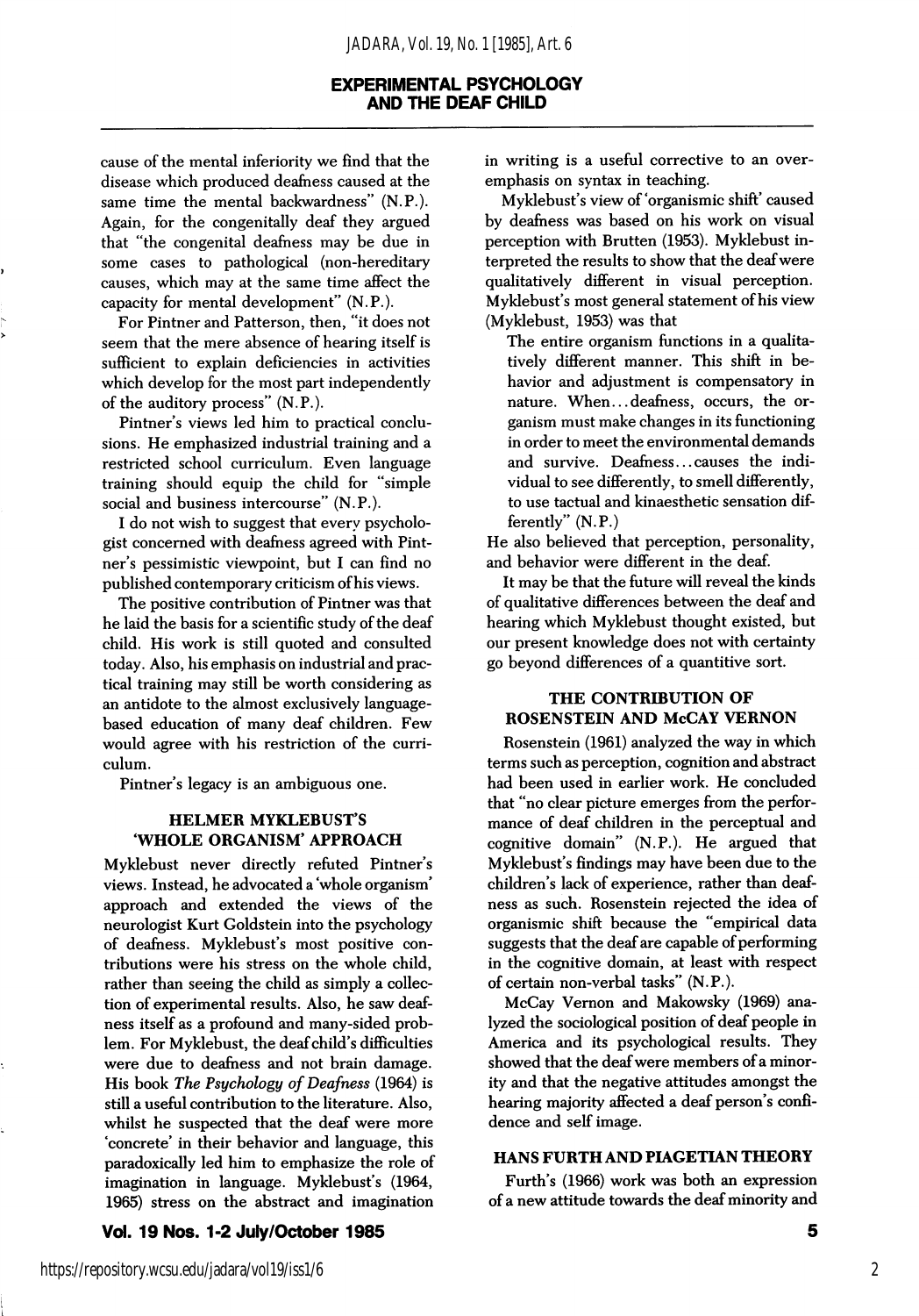a significant influence on that attitude. It is pos sible that Furth's book Thinking Without Lan guage is the best known work on the psychology of the deaf child. Furth's viewpoint stands in sharp contrast to that of Pintner and Myklebust. Moores (1978) writes that

Furth, among others has contributed to a move away from the tendency to view deaf ness and deaf individuals on the basis of deviancy, deficiency, or pathology, sub stituting for these the much healthier and more positive approach of searching for strengths and fostering optimal develop ment" (N.P.)

Furth's great strength is his grasp of Piagetian theory. To criticize Furth is, to some extent, to criticize Jean Piaget.

Early in Furth's career he was impressed by how similar deaf people's everyday lives were to those of hearing people. Later his experimen tal work led him to the view that "the major significance for the ... findings for theories of thinking is the demonstration that logical, in telligent thinking does not need the support of a symbolic system, as it exists in the living language of society" (N.P.). The clear implication is that deaf children do not need to leam English in order to develop intellectually. This is a most radical position and one which has immediate practical consequences.

Furth holds the Piagetian view that "Action is the source and medium of intelligence and the reality of concepts must be sought in the action of thinking which can become embodied in a symbolic medium" (N.P.). In this view, language follows and does not lead the growth of intelligence.

It is useful to contrast his title "Thinking Without Language" with his experimental sub jects. In his first experiment, they were "pupils aged 7 to 12, from public and private schools for the deaf' (N.P.). In the fifth they were aged from 12 to 16 years. Of course, Furth does not say that they have no language and indeed there is no information about their speech, reading and writing, nor for that matter, their signing skills. He does claim that they had no functional language competence and that "A minimum criterion of linguistic competence is an implicit comprehension of linguistic structure" (N.P.)

Now, it is the case that many deaf children do not fully master the syntax of English, but most of them do grasp some of the structures of

English and have quite large vocabularies. It is improbable that this competence played no part in their performance in any of Furth's twelve experiments. Full mastery of syntax may elude the deaf, but a relative command is within the reach of many. Again, for Furth, "The true lan guage' of the deaf is the sign language, as one can readily observe" (N.P.). Yet there is no infor mation about the signing skills of any subject.

The lack of information on language skills, motivation, and, by the standards of today, the lack of sophistication of the experiments suggest that we cannot rule out the role of English. As Furth himself writes, "Perhaps some better ex perimental methods and more powerful statisti cal techniques could show differences and sup port the general theory that linguistic deficiency is associated with inferior performance on intel lectual tasks" (N.P.).

The positive side of Furth's work is, of course, that the deaf are valuable citizens in their own right. One problem is that this work is some times overinterpreted to argue that any state ment or research project which suggests that the deaf may use different *psychological* processes is an attack on their social position.

Furth has not proven conclusively that En glish plays no part in thinking, nor has he inves tigated the role of sign language in, say, formal operations.

### MOORES AND VYGOTSKY

Vygotsky saw speech, reading, and writing as leading psychological development in the child. He also stressed the central role of the teacher in changing the child through language and scien tific concepts. It is, then, not surprising that those concerned with teaching communication skills to deaf children should examine the work of Vyg otsky. Moores (1978) provides an excellent intro duction to Vygotsky and the more recent Soviet work on the deaf child.

There are many valuable ideas for a teacher in Vygotsky's writings (1962, 1978). Only two can be mentioned here, the role of the teacher and the development of scientific concepts in the child.

All good teachers know that teaching material should match the child's ability. Vygotsky suggests we go beyond this and realize that there are in fact two developmental levels. The first is what the child can do now as the result of completed development. But children

### Vol. 19 Nos. 1-2 July/October 1985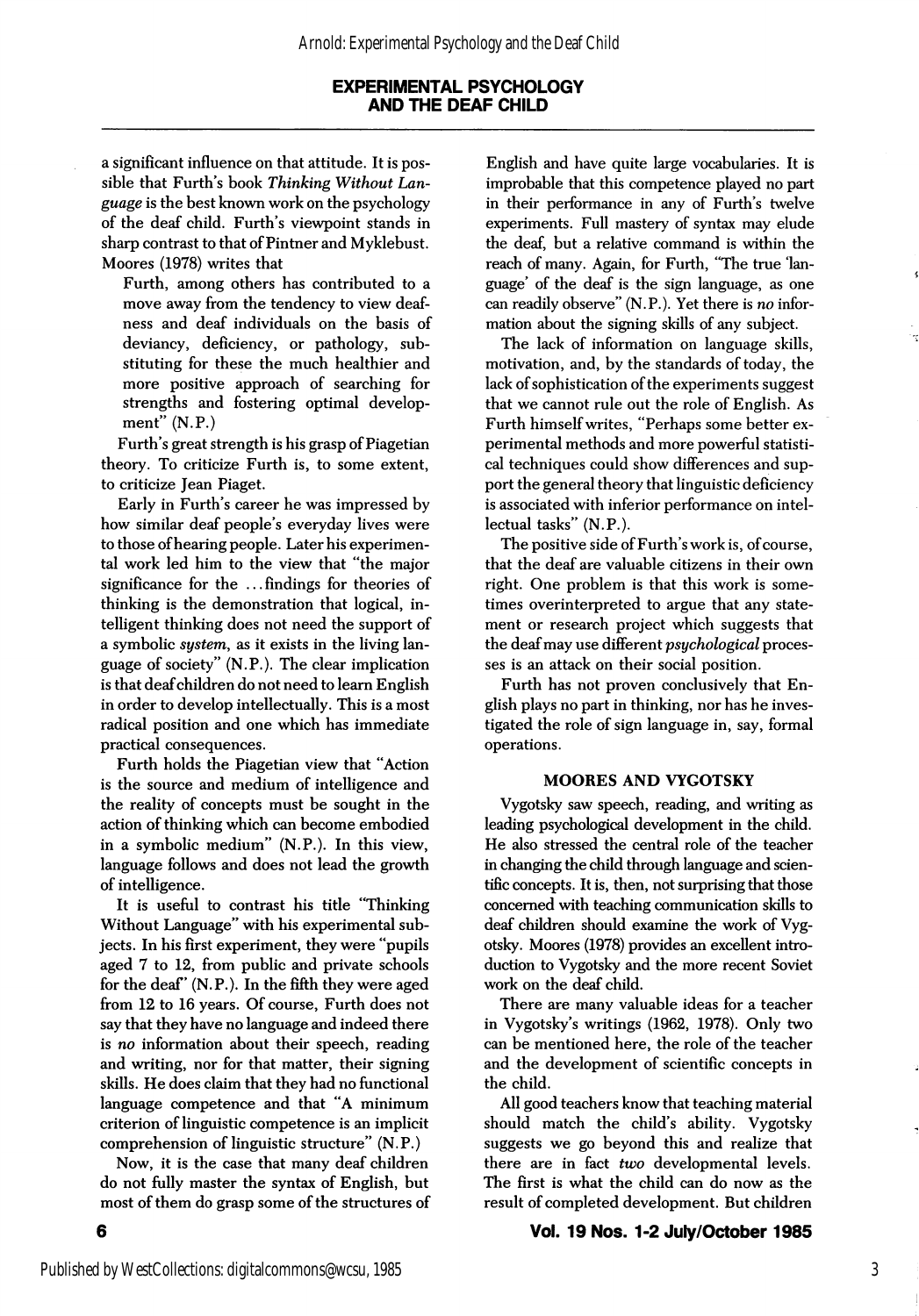can do other things if they have some help from an adult or schoolfriend. So there are things they can do by themselves and things they can do with a bit of help. The gap between the two Vygotsky calls the 'zone of potential develop ment'. Within this zone are functions which are not fully developed, but that will mature tomor row. It is teaching which creates these zones and the teacher who helps the child across thes zones. Vygotsky gives the teacher a central place in his developmental theory. Now a child who never attends school does acquire knowledge of a spontaneous kind. However, school learn ing and the teaching of say, mathematics, bio logy, and history induces in the child a generalized kind of perception which makes the child conscious of his or her own mental proces ses. This scientific knowledge, in time, changes even the child's everyday ideas and concepts.

The perspective of Moores and Vygotsky pro vides an alternative to Piaget and stresses the role of symbolic systrems and the importance of teaching.

### CHARROW - THE DEAF AS A LINGUISTIC MINORITY

Charrow and Fletcher (1974) argued that En glish, or any other spoken langauge, may be a second language for deaf children. They ad ministered the Test of English as a Foreign Language (TOEFL) to two groups of deaf ado lescents, one with deaf parents and one with hearing parents, they found that the perfor mance of the students with deaf parents was more highly correlated with that of foreign hear ing students than was that of the deaf with hear ing parents. This lead Charrow and Wilbur (1975) to argue that the deaf child is best viewed as a member of a linguistic minority. They write "they are a linguistic minority; their second lan guage is that of the oral majority and their pri mary language is their sign language" (N.P.). The problem is that only some 5 to 10% of deaf children have deaf parents.

The views of Furth that English is not impor tant and that of Charrow and Wilbur that Amer ican Sign Language is the first language of the deaf are sometimes combined into a deeply held viewpoint.

### CONRAD AND THE DEAF SCHOOLCHILD (1979)

In 1979, an important and excellent book

Vol. 19 Nos. 1-2 July/October 1985

appeared. The Deaf Schoolchild by R. Conrad. Conrad's work was carried out between the years 1974 and 1976 in England and Wales into the reading, speech reading, speech quality, and inner speech of deaf and partially hearing  $15$  to  $16\frac{1}{2}$  year olds. His findings were consistent with the previous research in each area he investigated.

Conrad found that half of the deafer pupils had no reading comprehension on the Brimer test, as did a quarter of those with moderate losses. Only 5 children out of 205 with losses greater than 85 dB had a normal reading age. Their speech was of poor quality and they could speech read no better than a hearing control group.

No one has seriously contested Conrad's find ings. He has described the obstacles to be over come. Few would disagree that reading and speech quality are vital skills and central to deaf education. And yet, in my view, this book has not had the impact it should have had on the teaching profession.

Conrad puts forward a viewpoint to explain his experimental findings. Conrad (1979, 1980) argues that the exclusive use of speech in the Pure Oral approach results in a lack of linguistic stimulation to those parts of the brain concerned with language. This lack of linguistic stimulation may then result in atrophy of those parts of the brain.

Arnold (1982) has provided an alternative view to Conrad's atrophy view and this has in turn been answered by Conrad (1982).

#### **CONCLUSIONS**

Psychologists from Pintner to Conrad have striven to describe the abilities of the deaf child and to overcome the social and educational con ditions imposed by the biological fact of dam aged audition. Pintner, Myklebust, Furth, Charrow and Wilbur, Conrad, and, indeed, all psychologists concerned with the deaf child are influenced by the ideas of the times. To relate the ideas of experimental psychologists to the prevailing intellectual and social climate is com plex and beyond the scope of a short paper. A little thought will provide suggestions, at least in the early years. Pintner, for example, was involved with the development of psychological tests which were administered to those who wished to enter the United States and become citizens. Gould (1981) has described the